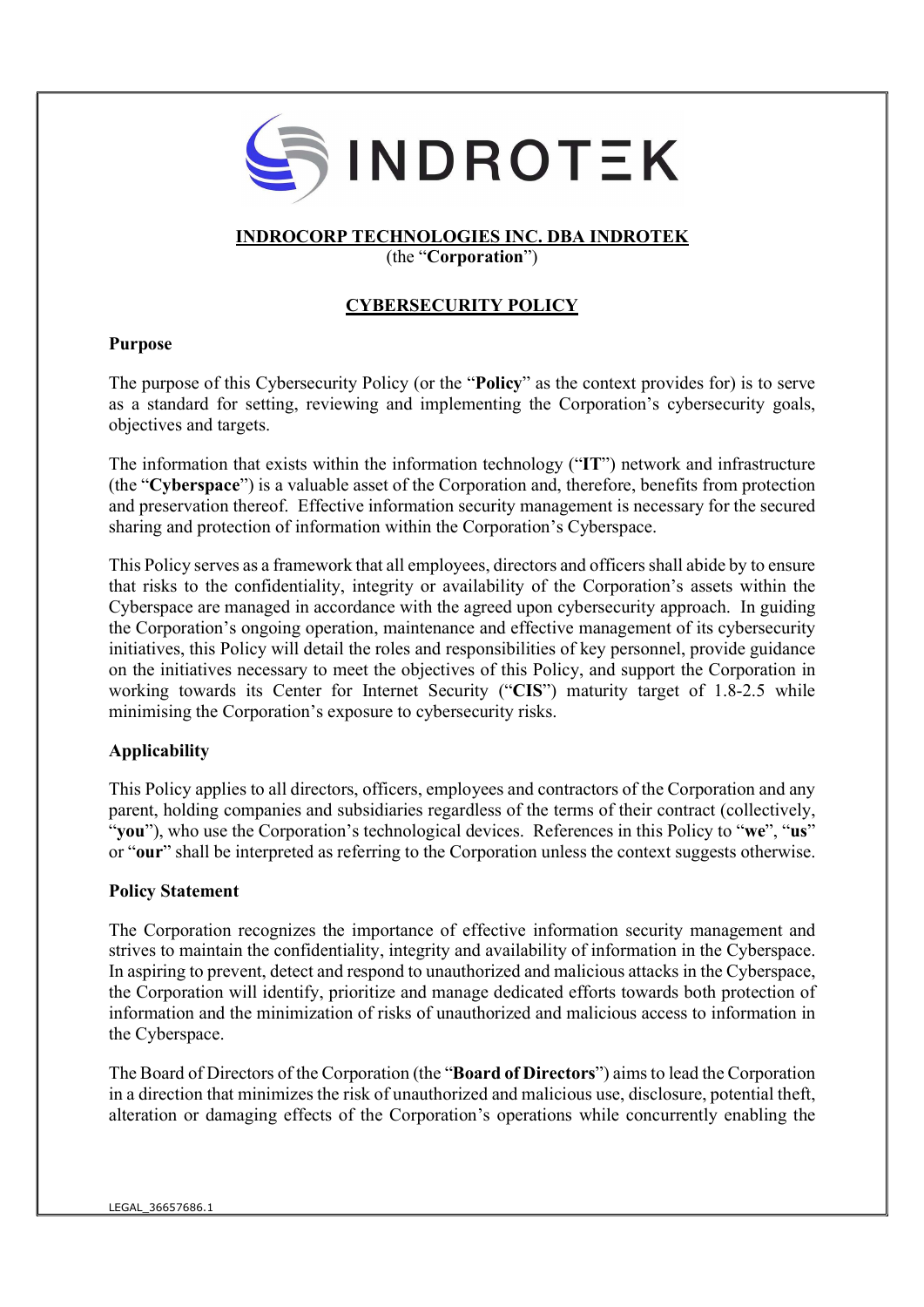

sharing of information in Cyberspace. The Board of Director is committed to ensuring that risks to the confidentiality, integrity or availability of Corporation-owned information assets are managed and appropriately by implementing an information security risk management approach support by the incorporation of the CIS Controls. In furthering the Corporation's mission to protect information within Cyberspace as a valuable asset, the Corporation is committed to its information security program aimed at securing the information asset of the organisation. In addition, the Corporation strives to ensure continued protection and maintenance of a secure environment for users of its Cyberspace information by aligning its information security approach with the CIS Controls and Industry standards. This includes reserving a right to monitor and audit network and system usage at any time for compliance reasons pursuant to this Policy. The Corporation views all reports of breaches hereunder seriously and will abide by rigorous investigation processes in the event of a breach.

# Roles and Responsibilities

Team leads from various departments of the Corporation have been identified under this Policy to report to the Corporation's Chief Financial Officer (the "CFO") and oversee the Strategy (as defined herein) of the Corporation. While these named leaders will oversee the Strategy pursuant to this Policy, cybersecurity is the responsibility of all business stakeholders and requires the cooperation and compliance of all personnel.

#### Employee Responsibility

All employees shall exercise professional judgement in using computing devices and network resources connected to the Cyberspace. All information, physical and intellectual properties stored on electric and computing devices or existing within the Cyberspace remain the sole property of the Corporation. Therefore, employees must neither access nor share confidential and proprietary information prior to receiving consent from management or the Corporation's directors and officers.

Employees are strictly prohibited from performing any act that would be in contrary to this Policy, including but not limited to:

- accessing data, a server or an account for any purpose other than conducting the Corporation's business in ordinary course;
- copying or distributing copyrighted material or intellectual property without prior consent;
- installing any copyrighted software without obtain approval from the Corporation's third party IT group;
- sharing passwords with other individuals or allowing others access to your accounts;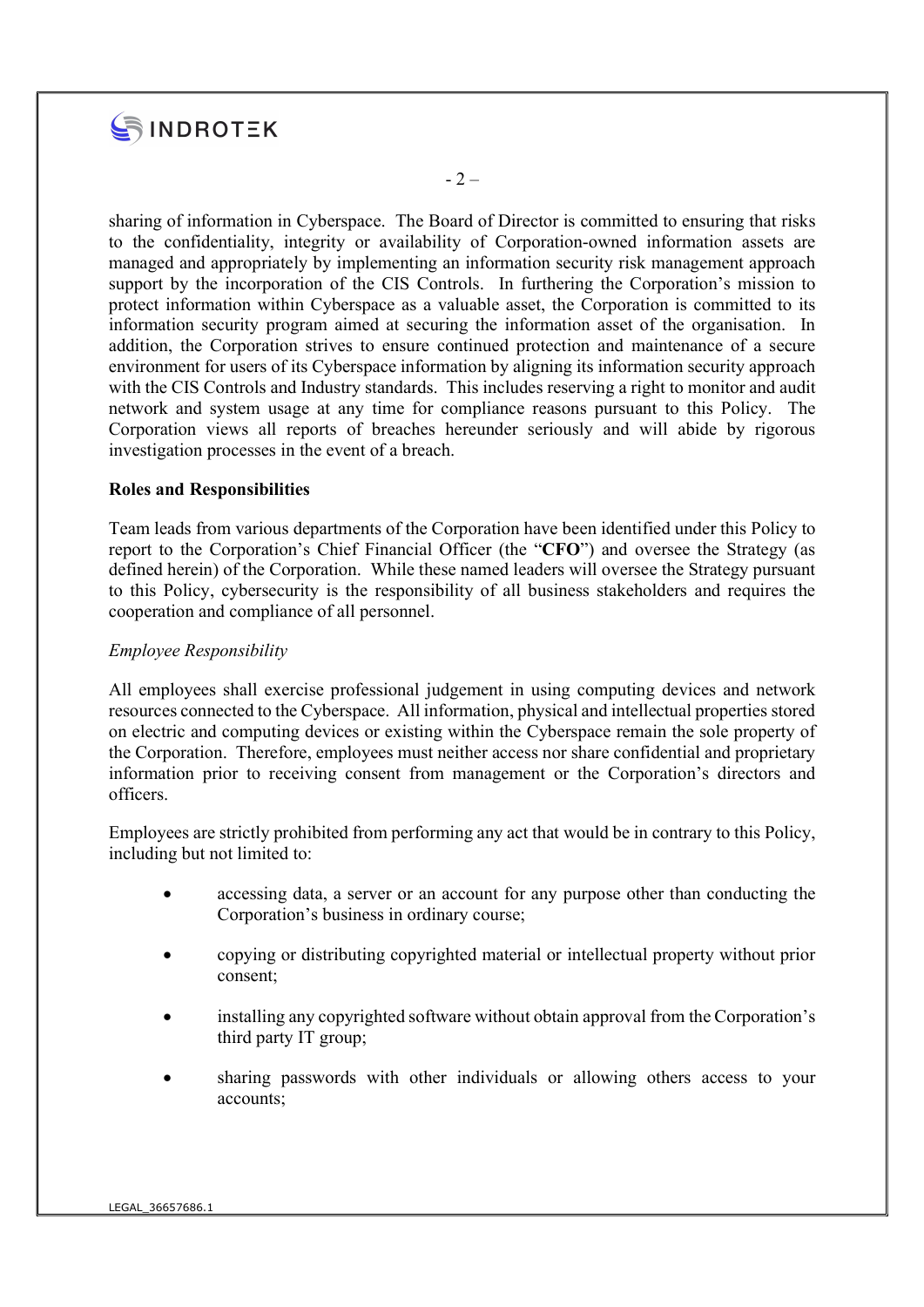

- exporting software, technical information, encryption software or technologies prior to obtaining consent from either management or the Corporation's third party IT group; and
- making fraudulent offers of products, items or services from any account that represents the Corporation.

All potential threats or loss of any Corporation device that may store confidential information must be promptly reported to the CFO.

#### Management Responsibilities

First and foremost, the Corporation's management team shall facilitate an environment whereby managing cybersecurity risk is accepted as the personal responsibility of each member of the Corporation. Management will consist of the following roles and responsibilities:

- IT Manager:
	- o Penetration Testing Program;
	- o Data Flow Enforcement;
	- o Network Segmentation;
	- o Secure Application Development Standards;
	- o Unified Users & Group Definitions;
	- o Data Protection (VPN); and
	- o Privileged Access Management.
- Security Subject Matter Expert:
	- o Asset Management;
	- o Web Content Filtering;
	- o Endpoint Hardening;
	- o Email Security;
	- o Security Monitoring;
	- o Data Leakage Prevention;
	- o Mobile Device Management;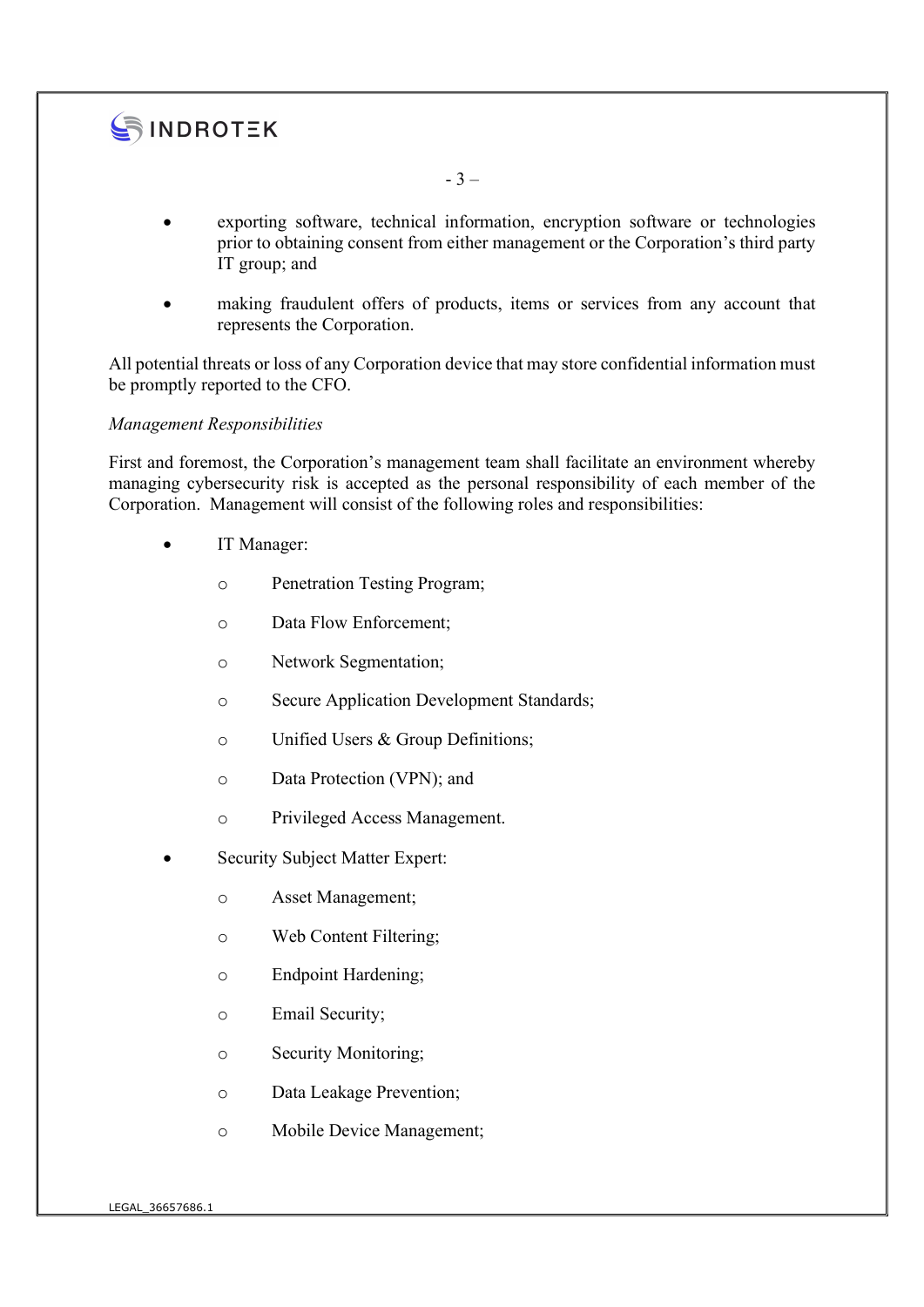# SINDROTEK

 $-4-$ 

- o Incident Response Program;
- o Disaster Recovery Program; and
- o Patch & Vulnerability Management.
- Risk:
	- o IS Governance, Policies and Standards;
	- o Cybersecurity Risk Management;
	- o Deficiencies and Deviation Management; and
	- o Strategic Metrics and Reporting.
- Legal:
	- o Coordinating Audit/Regulatory Exercises;
	- o Information Security Compliance; and
	- o Forensics.
- Human Resources:
	- o Awareness and Training Program;
	- o Knowledge and Talent Management; and
	- o Background Screening.
- Finance:
	- o Third Party Risk Management Program.
- Facilities:
	- o Physical Security Improvements.

Management will ensure that employees are provided with adequate resources and trainings to fully understand the guidelines and expectations for cybersecurity. Members of the management team may be asked by the CFO to assist with IT security investigations in the event of a breach of this Policy. If any member of management is unaware of the best course of action in dealing with an IT-related matter, the manager shall immediately contact the Corporation's third party IT representative. Upon becoming aware of a potential violation of this Policy or a breach of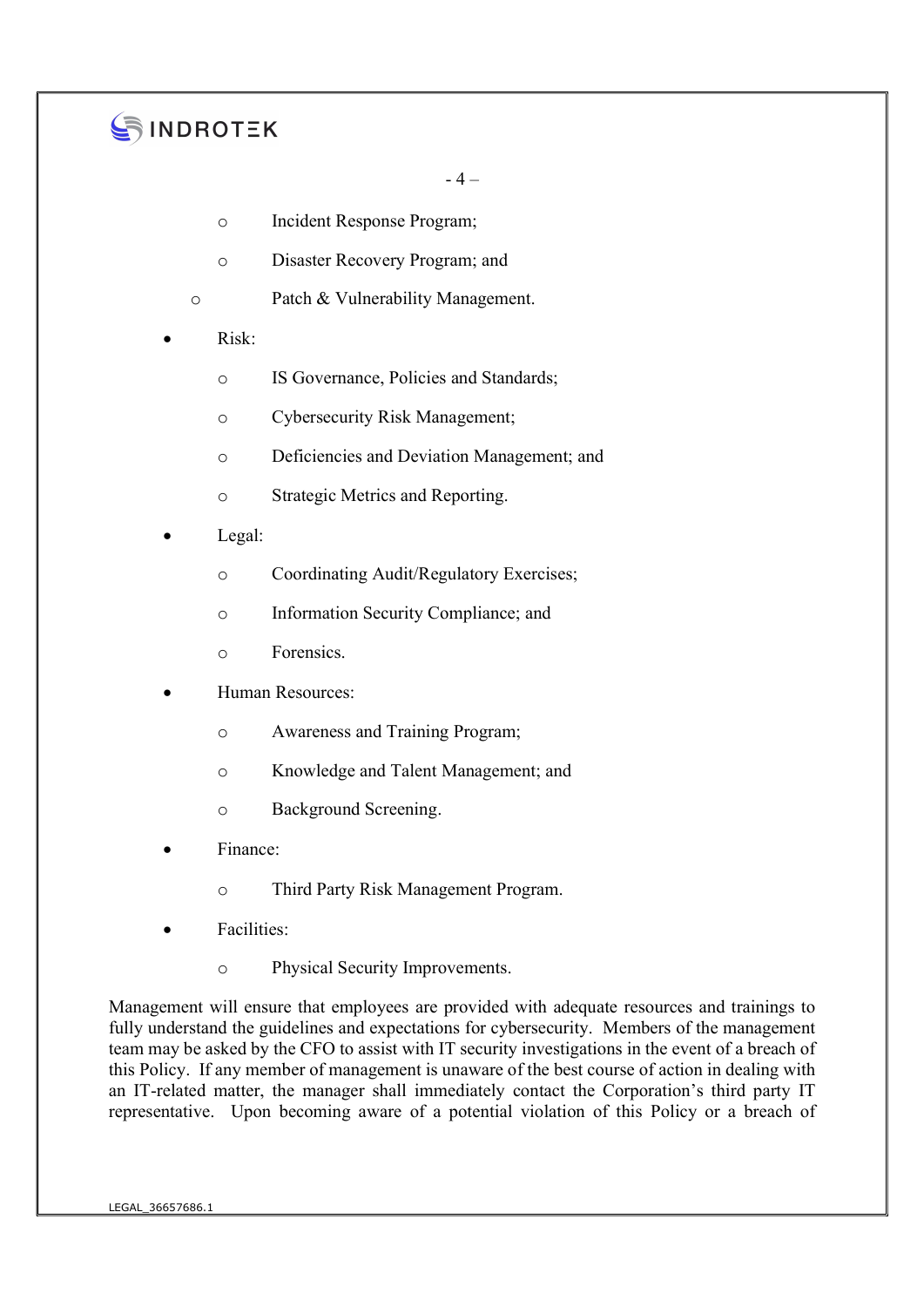

cybersecurity, the member of management must immediately document the violation and request the individual surrender possession of any devices that may have suffered a security breach.

 $-5 -$ 

# Board of Directors

The Board of Directors of the Corporation (the "Board of Directors") will be responsible for, among other things, reviewing this Policy and developing recommendations for improvements and updates periodically.

The Board of Directors shall be responsible for developing measurable objectives to implement this Policy and to measure its effectiveness. The Board of Directors shall also discuss and agree annually on whether to set targets based on industry guidelines and principles published by the industry and lawmakers alike.

The Board of Directors shall monitor, on an ongoing basis, the implementation and effectiveness of this Policy and shall, annually or otherwise when applicable, assess (i) applicable legislation, regulations and guiding principles, (ii) the measurable objectives set pursuant to this Policy and (iii) progress in achieving such measurable objectives, including any targets, if set.

# Cybersecurity Initiatives

The Corporation's cybersecurity strategy (the "Strategy") consists of 21 cybersecurity initiatives intended to drive the Corporation towards achieving its cybersecurity goals. While all initiatives are pragmatic and practical for the Corporation to implement, the Corporation will focus on five important initiatives that have a superior combination of achievability, limited dependencies and risk reductions:

- 1. Short to Medium Term Cybersecurity Target Operating Mode (TOM);
- 2. Email Security;
- 3. Unified Users and Group Definitions;
- 4. Mobile Device Management; and
- 5. Endpoint Hardening.

Each initiative shall have accompanying documentation prepared to formalize the operations and its links to this Policy. The initiatives will be placed into four time-frame categories: (i) Immediate Term (0-12 months); (ii) Medium Term (12-24 months); (iii) Long Term (25-36 months); and (iv) Beyond. Each initiative is further organized by complexity as follows: (a) High (will most likely require new headcount or temporary resources – specialist needed); (b) Medium (potential for new headcount or temporary resources – specialist recommended); and (c) Low (most likely can to be done with existing resources). Accordingly, the initiatives are to be written in the following format: "x. Initiative  $\rightarrow$  Complexity, Time Frame", with asterisk (\*) indicating a dependency. The 21 initiatives are as follows: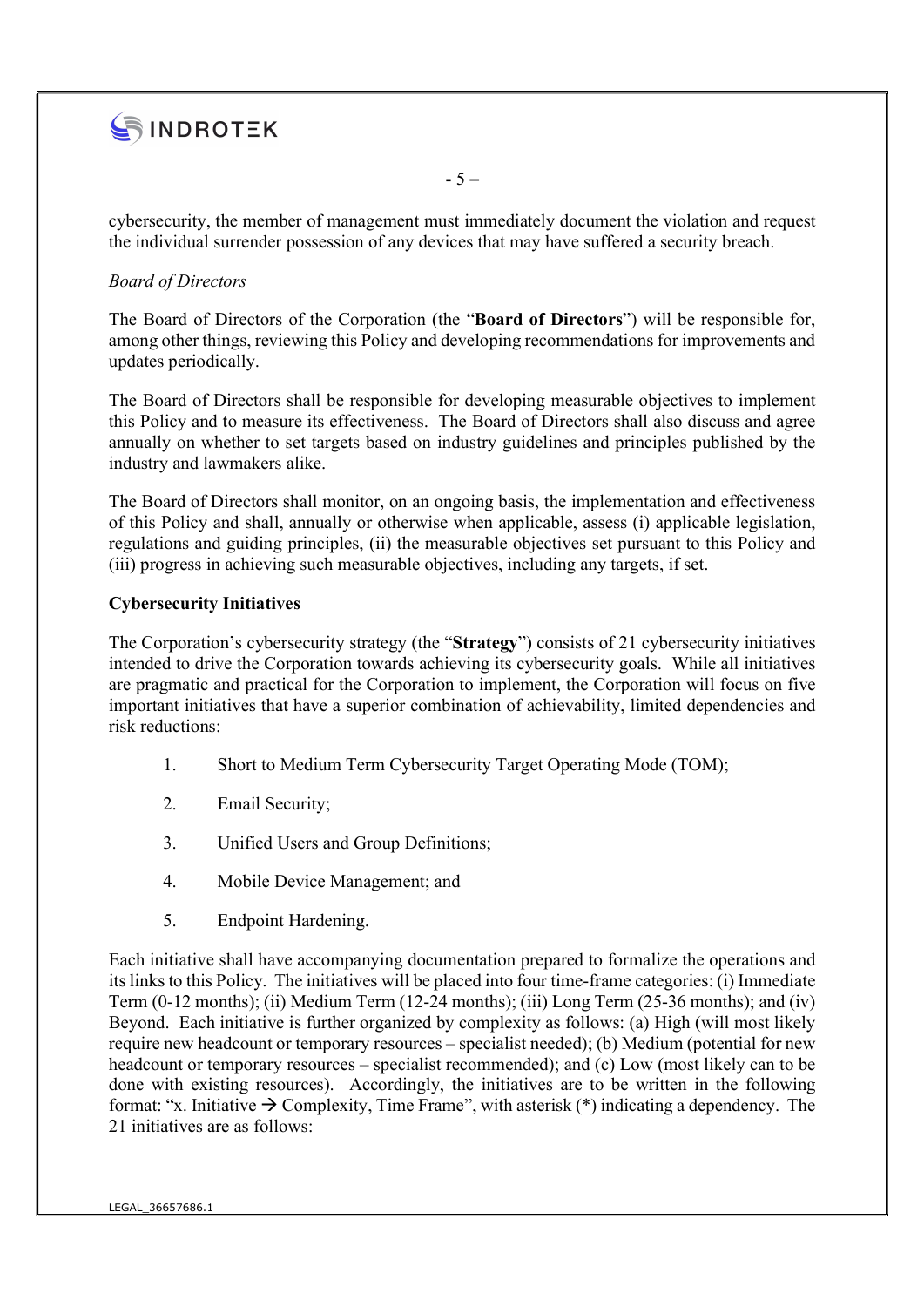# SINDROTEK

 $-6-$ 

# Immediate Term (0-12 months)

- Email Security  $\rightarrow$  Medium, 0-3 months;
- Unified Uses & Group Definitions  $\rightarrow$  High, 0-6 months;
- Mobile Device Management  $\rightarrow$  Medium, 0-3 months;
- Endpoint Hardening  $\rightarrow$  Medium, 3-9 months;
- Data Protection (VPN)\*  $\rightarrow$  Low, 6-9 months;
- Asset Management (Workstations, Servers and Networks)  $\rightarrow$  Phase 1 (Low, 6-9) months) and Phase 2 (High, 18-24 months); and
- Web Content Filtering\*  $\rightarrow$  Medium, 9-16 months.

# Medium Term (12-24 months)

- Incident Response Program  $\rightarrow$  Low, 9-14 months;
- Network Segmentation  $\rightarrow$  High, 18-25 months; and
- Disaster Recovery Program  $\rightarrow$  Low, 15-18 months.

# Long Term (24-48 months)

- Patch and Vulnerability Management  $\rightarrow$  High, 24-31 months;
- Security Monitoring  $\rightarrow$  High, 24-38 months; and
- Awareness and Training Program  $\rightarrow$  Medium, 0-36 months.

# Beyond 3 Year Strategic, Flexible Schedule

- Privileged Access Management  $\rightarrow$  High, 36-42 months;
- Data Flow Enforcement  $\rightarrow$  Medium, 36-48 months;
- Secure Application Development Standards  $\rightarrow$  Low, 49-51 months;
- $\bullet$  Data Leakage Prevention  $\rightarrow$  High, 49-62 months;
- Asset Management (Software)  $\rightarrow$  Medium, 49-55 months;
- Third-Party Risk Management Program  $\rightarrow$  Low, 62-65 months;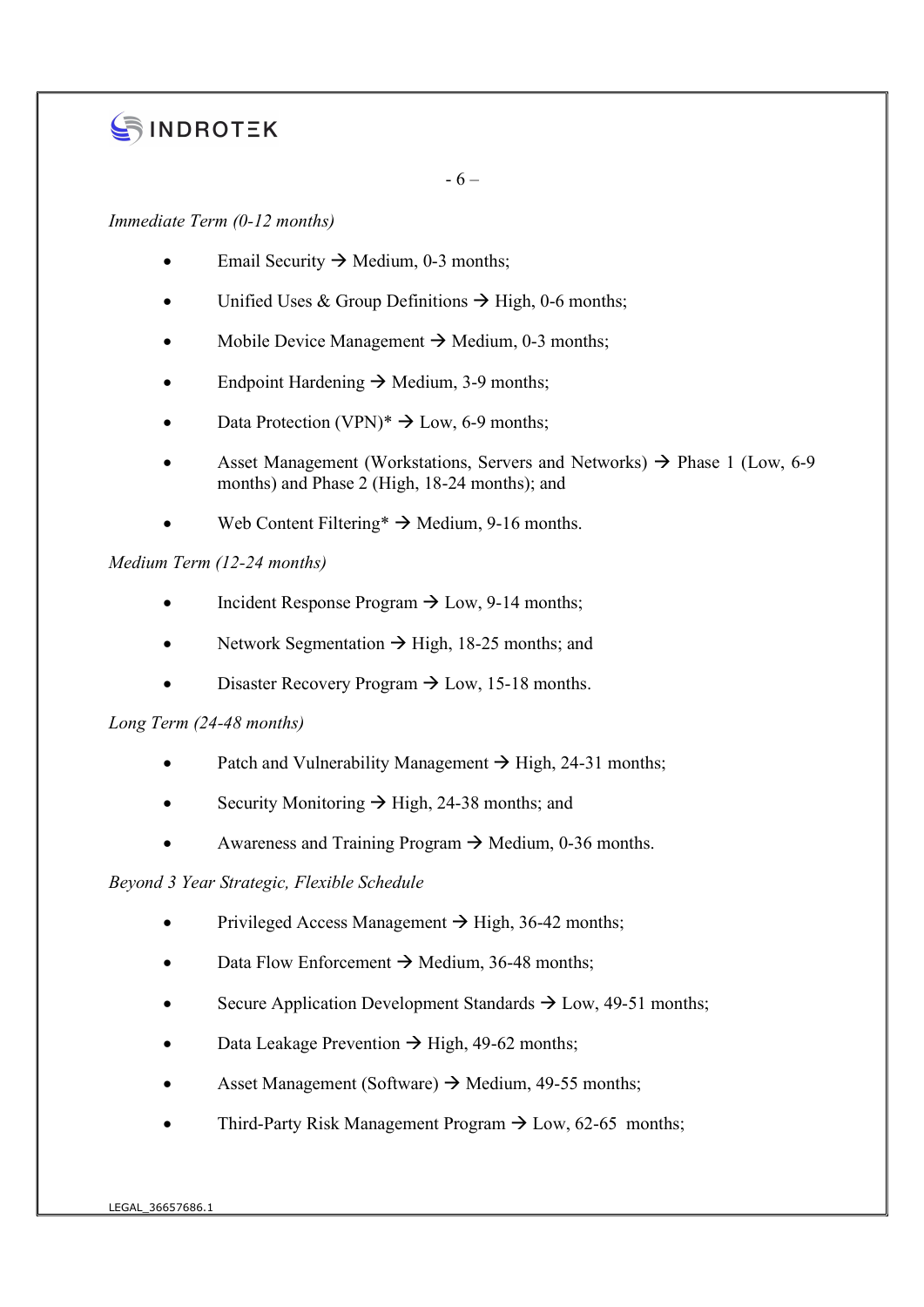

 $-7-$ 

- Physical Security Improvements  $\rightarrow$  Medium, 62-69 months; and
- Penetration Testing Program  $\rightarrow$  Medium, 62-69 months.

# CIS Controls

To ensure the continued protection of the Corporation and to maintain a secure environment for its users, the Corporation strives to align its cybersecurity approach with the CIS Controls and industry standards:

#### Basic CIS Controls

- Inventory and Control of Hardware Assets;
- Inventory and Control of Software Assets;
- Continuous Vulnerability Management;
- Controlled Use of Administrative Proceedings;
- Secure Configuration for Hardware and Software on Mobile Devices, Laptops, Workstations and Servers; and
- Maintenance, Monitoring and Analysis of Audit Logs.

# Foundational CIS Controls

- Email and Web Browser Protections;
- Malware Defenses;
- Limitation and Control of Network Ports, Protocols and Services;
- Data Recovery Capabilities;
- Secure Configuration for Network Devices, such as Firewalls, Routers and Switches;
- Boundary Defense;
- Data Protection;
- Controlled Access Based on Need to Know;
- Wireless Access Control; and